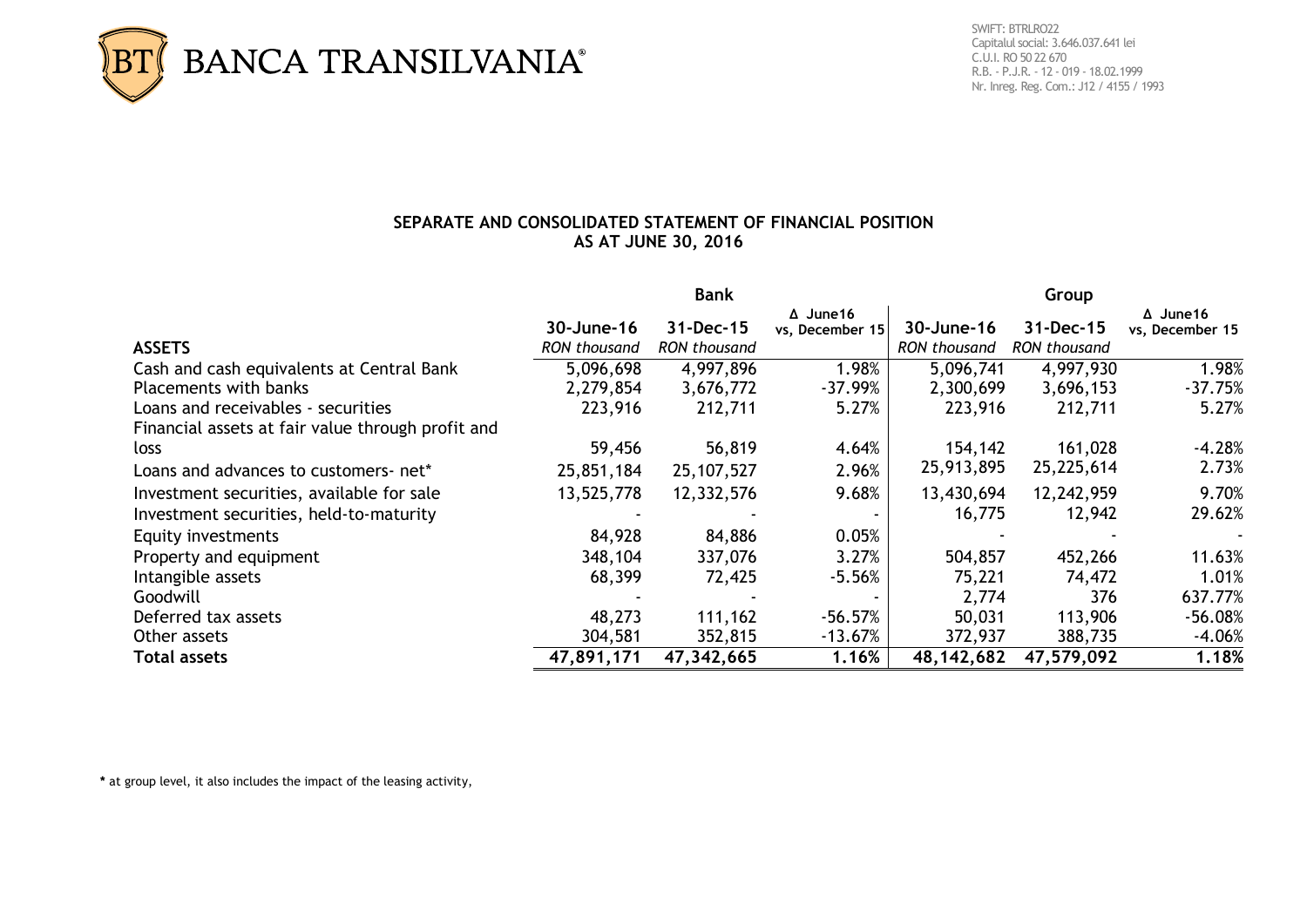|                                                     | <b>Bank</b>         |                     |                                        | Group                     |            |                                     |  |
|-----------------------------------------------------|---------------------|---------------------|----------------------------------------|---------------------------|------------|-------------------------------------|--|
|                                                     | 30-June-16          | 31-Dec-15           | $\Delta$ June 16<br>vs, December<br>15 | 30-June-16                | 31-Dec-15  | $\Delta$ June 16<br>vs, December 15 |  |
| <b>LIABILITIES AND EQUITY</b>                       | <b>RON</b> thousand | <b>RON</b> thousand |                                        | RON thousand RON thousand |            |                                     |  |
| Deposits from banks                                 | 509,462             | 388,425             | 31.16%                                 | 509,462                   | 388,425    | 31.16%                              |  |
| Deposits from customers                             | 39,020,732          | 38, 395, 292        | 1.63%                                  | 38,926,528                | 38,301,741 | 1.63%                               |  |
| Loans from banks and other financial institutions   | 1,337,930           | 985,142             | 35.81%                                 | 1,403,607                 | 1,129,702  | 24.25%                              |  |
| Other subordinated liabilities                      | 412,935             | 416,352             | $-0.82%$                               | 412,998                   | 416,424    | $-0.82%$                            |  |
| Deferred tax liabilities                            |                     |                     |                                        |                           |            |                                     |  |
| Provisions for other risks and for loan commitments | 692,041             | 705,596             | $-1.92%$                               | 697,046                   | 708,199    | $-1.57%$                            |  |
| Other liabilities (*)                               | 617,026             | 334,097             | 84.68%                                 | 734,466                   | 393,788    | 86.51                               |  |
| <b>Total liabilities</b>                            | 42,590,126          | 41,224,904          | 3.31%                                  | 42,684,107                | 41,338,279 | 3.26%                               |  |
| <b>Equity</b>                                       |                     |                     |                                        |                           |            |                                     |  |
| Share capital                                       | 3,112,539           | 3,112,505           |                                        | 3,112,539                 | 3,112,505  |                                     |  |
| Treasury shares                                     |                     |                     |                                        | $-13,447$                 | $-11,806$  | 13.90%                              |  |
| Share premiums                                      | 28,360              | 28,316              | 0.16%                                  | 28,360                    | 28,316     | 0.16%                               |  |
| Retained earnings                                   | 1,663,305           | 2,389,102           | $-30.38%$                              | 1,817,622                 | 2,523,109  | $-27.96%$                           |  |
| <b>Revaluation reserves</b>                         | 26,436              | 27,377              | $-3.44%$                               | 25,502                    | 26,470     | $-3.66%$                            |  |
| Reserves from available-for-sale assets             | 97,872              | 187,928             | $-47.92%$                              | 91,281                    | 175,511    | $-47.99%$                           |  |
| Other reserves                                      | 372,533             | 372,533             | $\overline{\phantom{a}}$               | 381,227                   | 380,588    | 0.17%                               |  |
| <b>Total equity</b>                                 | 5,301,045           | 6,117,761           | $-13.35%$                              | 5,443,084                 | 6,234,693  | $-12.70%$                           |  |
| Non-controlling interest                            |                     |                     |                                        | 15,491                    | 6,120      | 153.12%                             |  |
| <b>Total liabilities and equity</b>                 | 47,891,171          | 47,342,665          | 1.16%                                  | 48, 142, 682              | 47,579,092 | 1.18%                               |  |

*Note: The financial information as at 30.06.2016 are not audited but they are revised and 31.12.2015 are revised. The financial information as at 30.06.2015 are not audited or revised. (\*) at consolidated level, it also comprises the financial debt towards fund unit holders.*

**DEPUTY GENERAL DIRECTOR CONSUMING A SERVERO CONSUMING A SERVERO CONSUMING A SERVERO CONSUMING A SERVERO CONSUMING A SERVERO CONSUMING A SERVERO CONSUMING A SERVERO CONSUMING A SERVERO CONSUMING A SERVERO CONSUMING A SERVE MIRCEA STEFANESCU** 

## **SEPARATE AND CONSOLIDATED PROFIT AND LOSS ACCOUNT AS AT JUNE 30, 2016**